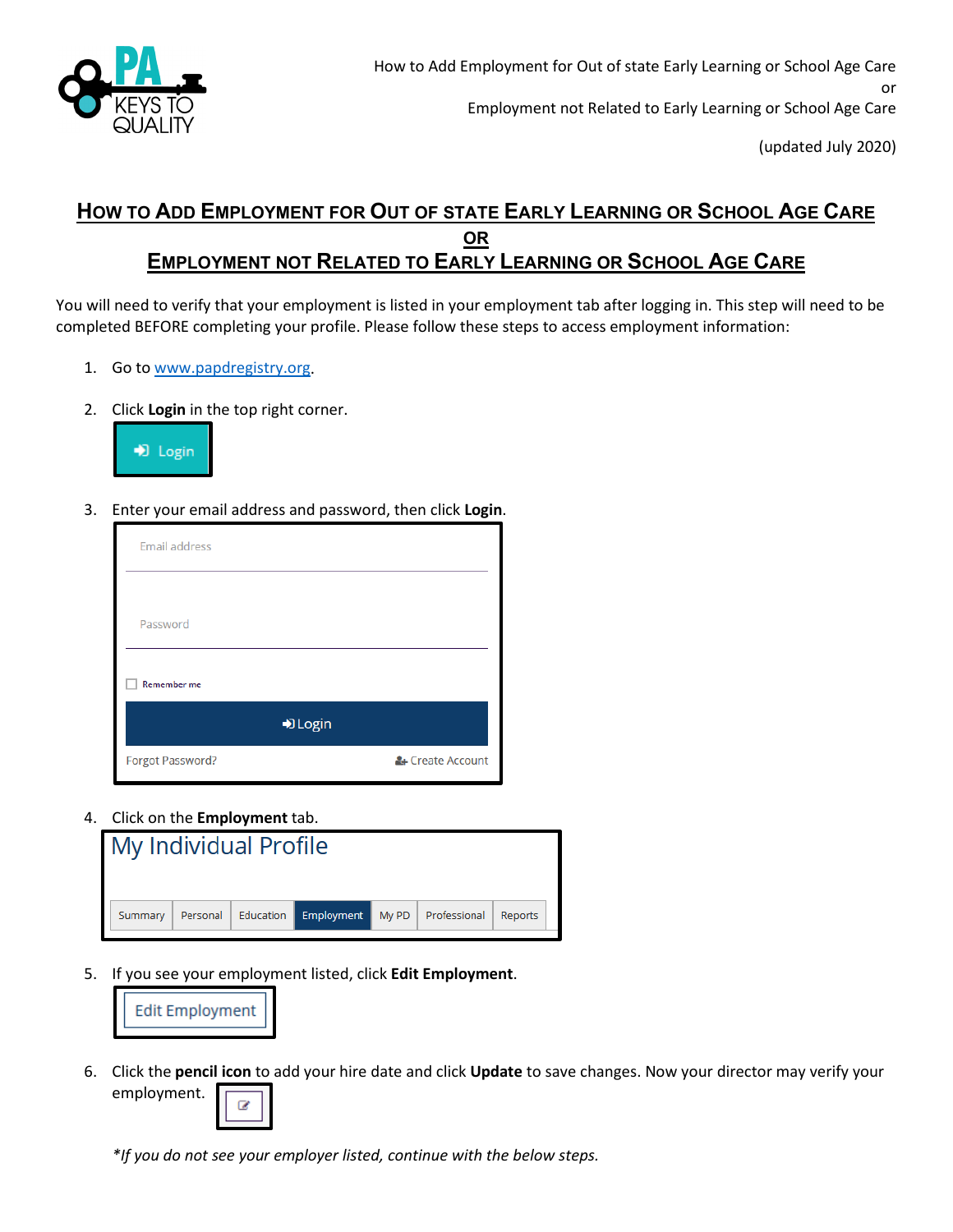

How to Add Employment for Out of state Early Learning or School Age Care or

Employment not Related to Early Learning or School Age Care

(updated July 2020)

7. Click **Add Position**.



8. Click **Select** next to the *Out of state early learning or school age care or employment not related to early learning or school age care* option.

| Select Employer Type                                                                                                                                                                                                                                                                                                                             |                  |                   |          |                                                                                                               |                       |
|--------------------------------------------------------------------------------------------------------------------------------------------------------------------------------------------------------------------------------------------------------------------------------------------------------------------------------------------------|------------------|-------------------|----------|---------------------------------------------------------------------------------------------------------------|-----------------------|
| <b>Personal Information</b>                                                                                                                                                                                                                                                                                                                      | <b>Education</b> | <b>Employment</b> | Training | Professional<br>Development Plan<br>and More                                                                  | Submit<br>Application |
| Please select the program type in which you are employed. Once you click on the selct tab, you may choose to<br>Return to Employment List<br>search your program by program ID (check with your program administrator for this number) or by program<br>name. If you are selecting the program name, please make sure it is the correct program. |                  |                   |          |                                                                                                               |                       |
|                                                                                                                                                                                                                                                                                                                                                  |                  |                   |          | Early Care, School-Age and Education Programs. Please note that your Organization ID is NOT your MPI number.  |                       |
| Select this button if your employer is any of the following:                                                                                                                                                                                                                                                                                     |                  |                   |          |                                                                                                               |                       |
| . Head Start or Early Head Start<br>· Family child care provider<br>· Child Care Center<br>· School-age program (Before school, After school, etc.)<br>· School-based Pre-K or Preschool program<br>· Early Childhood Special Education                                                                                                          |                  |                   |          |                                                                                                               | Select                |
|                                                                                                                                                                                                                                                                                                                                                  |                  |                   |          | Out of state early learning or school age care or employment not related to early learning or school age care | Select                |
| <b>Other Organization Types</b>                                                                                                                                                                                                                                                                                                                  |                  |                   |          |                                                                                                               |                       |
| Select this button if your employer is any of the following:                                                                                                                                                                                                                                                                                     |                  |                   |          |                                                                                                               |                       |
| · Training Organizations<br>. Non-profits that do not directly offer child care or early education<br>· State and local agencies<br>· State and local government<br>. Institutes of Higher Education<br>· Professional Associations<br>· Child Care Aware agencies<br>· License-exempt programs<br>· Legally non-licensed care providers         |                  |                   |          |                                                                                                               | Select                |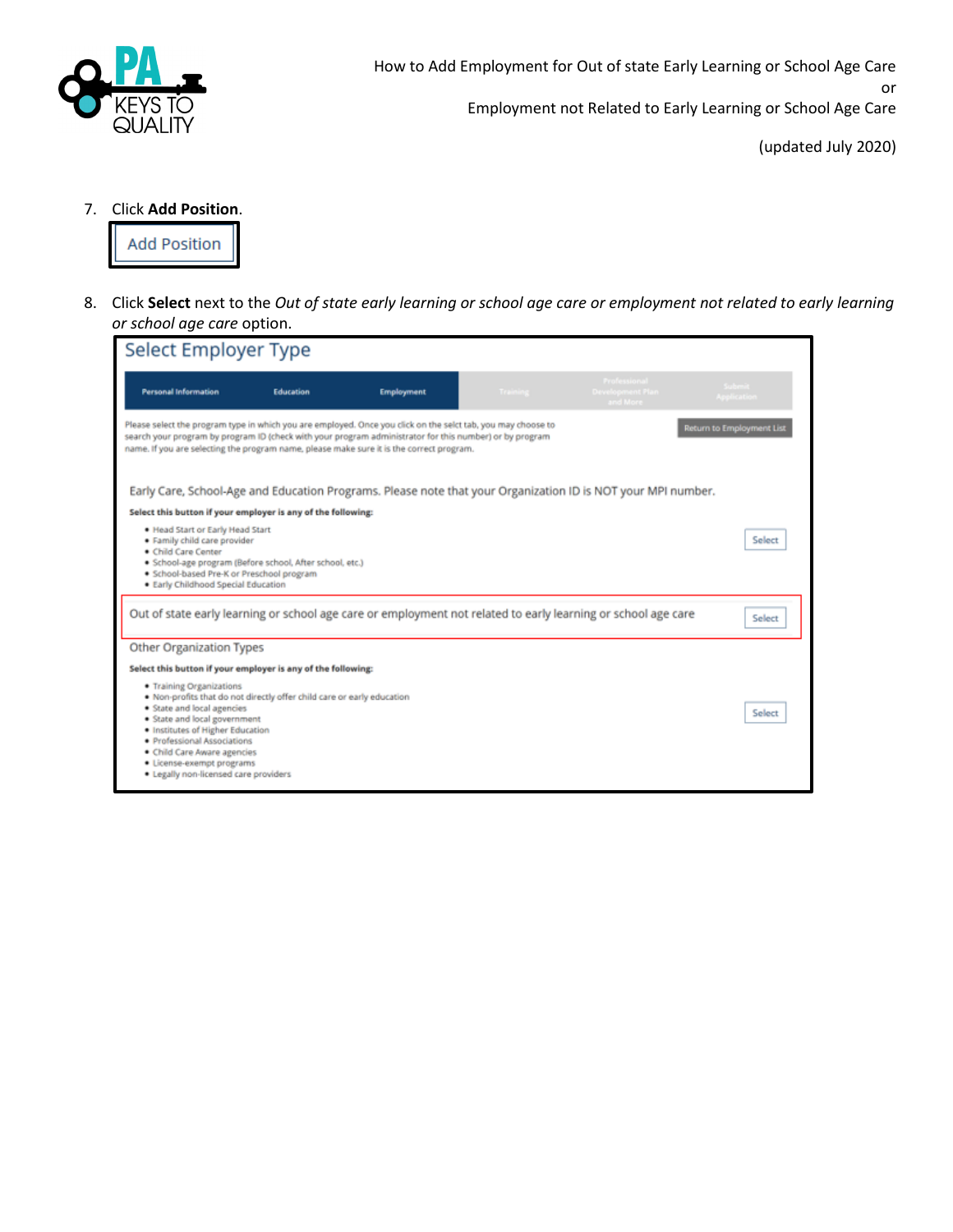

9. Enter your employer by employer's name, program type, mailing address, city, state, zip, county, and phone number. Click **Save and Continue**. *\*If you think that you have reached the wrong area, you can click Start Over and it will take you back to Employer Search options*.

| <b>Enter Employer Details</b> |                   |   |        |
|-------------------------------|-------------------|---|--------|
|                               |                   |   |        |
| Employer's Name*              |                   |   |        |
|                               |                   |   |        |
|                               |                   |   |        |
| Program Type*                 |                   |   |        |
| -- Make Selection --          |                   |   |        |
|                               |                   |   |        |
|                               |                   |   |        |
| <b>Contact First Name</b>     |                   |   |        |
|                               |                   |   |        |
|                               |                   |   |        |
| <b>Contact Last Name</b>      |                   |   |        |
|                               |                   |   |        |
|                               |                   |   |        |
|                               |                   |   |        |
| Mailing Address*              |                   |   |        |
|                               |                   |   |        |
|                               |                   |   |        |
| Suite/Box#                    |                   |   |        |
|                               |                   |   |        |
|                               |                   |   |        |
|                               |                   |   |        |
| Country                       |                   |   |        |
| <b>United States</b>          |                   |   |        |
|                               |                   |   |        |
|                               |                   |   |        |
| Zip*:                         | City*             |   | State* |
|                               |                   |   | PA     |
|                               |                   |   |        |
| County*                       |                   |   |        |
|                               |                   |   |        |
|                               |                   |   |        |
|                               |                   |   |        |
| Phone*                        |                   |   |        |
|                               | ۰                 | ۰ |        |
|                               |                   |   |        |
| Fax                           |                   |   |        |
|                               |                   |   |        |
|                               |                   |   |        |
|                               |                   |   |        |
|                               |                   |   |        |
| Save and Continue >           | <b>Start Over</b> |   |        |
|                               |                   |   |        |
|                               |                   |   |        |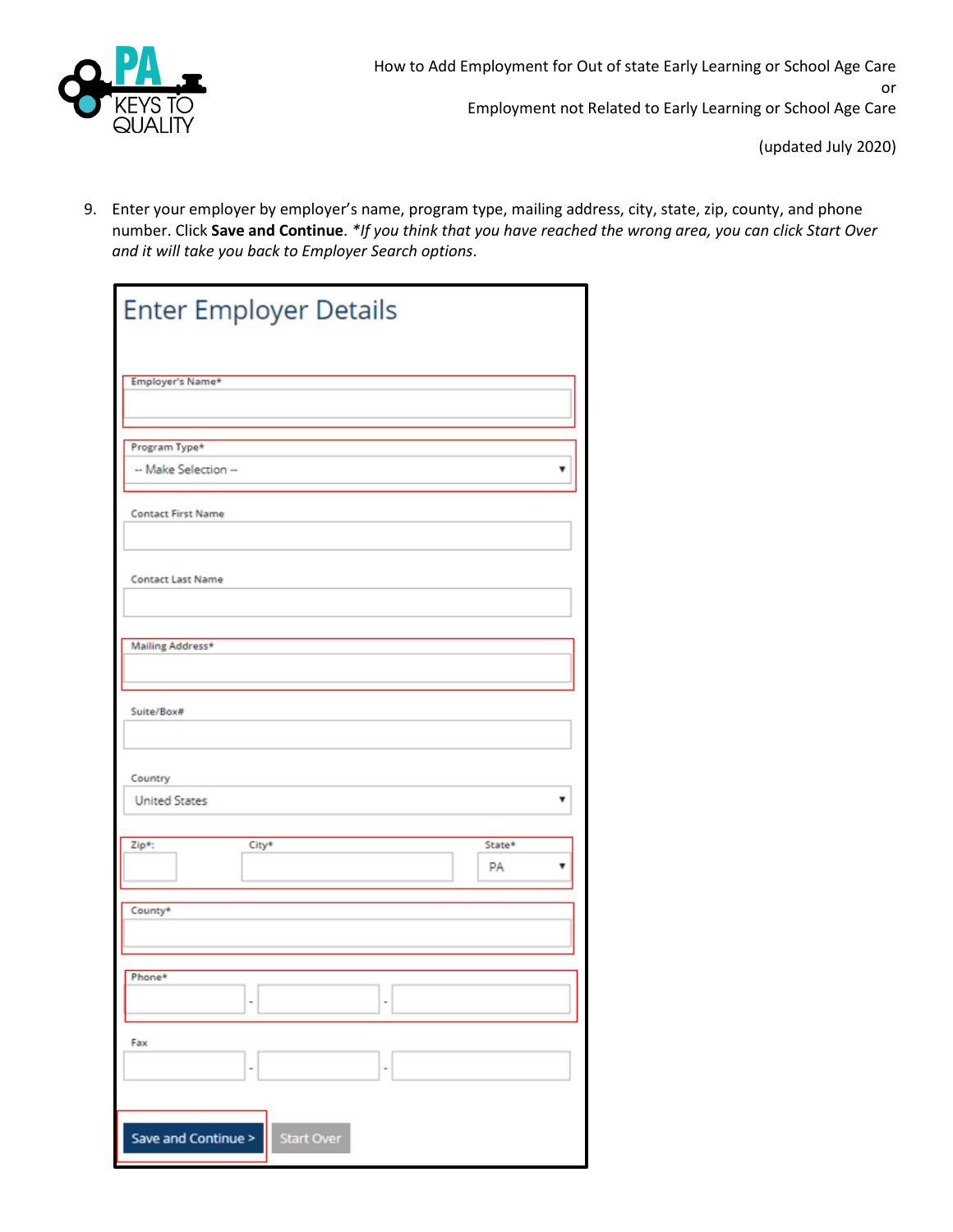

10. Confirm the Program Information and click **Confirm**.

| <b>Position Details</b> |                                                                                       |  |
|-------------------------|---------------------------------------------------------------------------------------|--|
| Program Information     |                                                                                       |  |
| Name                    | <b>PA Key</b>                                                                         |  |
| <b>Address</b>          | 200 North Third Street, Harrisburg, PA17101<br>Dauphin County<br><b>United States</b> |  |
| Phone                   | (800) 234-6031                                                                        |  |
| Confirm<br>Return       |                                                                                       |  |

*\*Continue to next page for last steps.*